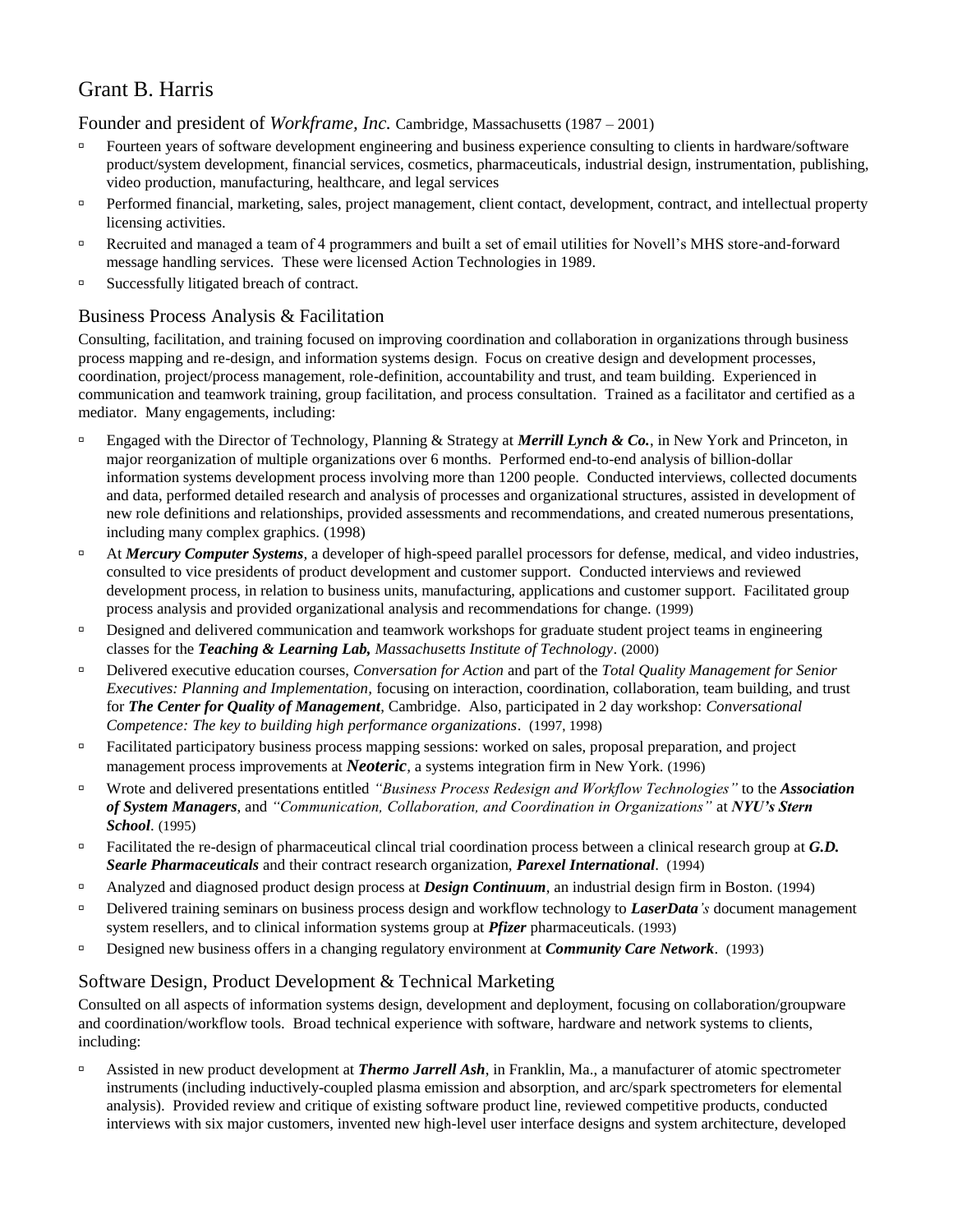new features and functions list, facilitated marketing and engineering design sessions, and consulted with engineering and marketing managers on project scope and schedule. (1999)

- *Product Manager for Strategic Alliances*  at *Radnet, Inc.*, Cambridge, responsible for technical marketing aspects of strategic partnerships and alliances, acting as liaison between the business development and software development groups., and helped in development of the strategic architecture of the *WebShare* product. Performed evaluation and analysis of competitive and complementary products including internet and web-based groupware technologies, including email, discussion tools, workflow, document management, application-hosting, and development/deployment platforms. Designed and delivered marketing presentations and product demonstrations to potential partners and at trade shows. (1997)
- Design critiques and guidance for a internet/intranet-based collaborative environment under development at *Neographic, Inc*., a web-site development firm in New York, as well as technical marketing consulting on a web groupware/collaboration marketing strategy. Researched web collaboration offerings from Lotus, Novell, Microsoft, Netscape, Radnet, Allaire, etc. (1997)
- Developed an internet/intranet and workflow marketing strategy for *Neoteric, Inc*., a systems integration firm in New York City. Designed and delivered marketing presentations to several large audiences. Researched authoring tools, database interfaces, discussion and workflow systems. Also designed their web page and workflow applications for the web using *Action Technologies' Metro* product suite. (1996-1997)
- For *Invantage, Inc*., Boston, developed workflow marketing strategy to the pharmaceutical industry and delivered sales presentations to various firms and at pharmaceutical seminars in Chicago and Princeton. (1995)
- From 1993-1995, as a *Business Partner and Professional Developer* with *Lotus Development*, worked extensively with the *Lotus Notes* groupware product and a variety of third-party add-ons, including: installation, configuration, administration, user training and custom application development for *Project Software & Development, Inc***.**, a project management software development firm, *SeaChange Technology*, and *Teradyne*.
- At *Hammer and Company*, installed an office-wide *Lotus Notes* system and provided training for this reengineering education firm. Designed, developed, and deployed a system for electronic document distribution to 75 program members. (1994, 1995)
- Designed and developed a national field sales support system for 150 account executives at *Lancome, Inc***.**, a major cosmetics producer, located in New York. This five year engagement involved extensive systems analysis, application design and development, systems integration, maintenance and support of a variety of networked business applications, including e-mail, document management, product allocations, and order processing. (1988 – 1993)
- Designed and developed a messaging interface for e-mail via television satellite for CBS News, New York. (1989-1991)

#### Professional Development

- *Process Consultation, Dialogue and Organizational Culture workshops with Edgar Schein, 1999, 2000 & 2001.*
- *Essential Facilitation*  Interaction Associates' program delivered by MIT Professional Learning Center, 2001.
- <sup>*m</sup> Mediator Transparency: An Alternative to Silence, Program on Negotiation at Harvard Law School., 2000.*</sup>
- <sup>*Inquiry As Intervention*, workshop with the Public Conversation Project, Cambridge, 2000.</sup>
- <sup>*m*</sup> *Mediation @ MIT*, 37 hour program leading to certification in mediation, 2000.
- *Organizational Development Practicum*, 2-day program with *IBIS Consulting Group*, 2000.
- **Professional development workshops at the International Society for the Psychoanalytic Study of Organizations** Symposium, Toronto, 1999.
- Organizational consulting program, William Alanson White Institute, 1999.
- Member of the *Greater Boston Organizational Development Network* and the *Mass. Bay OD Learning Group*.
- *Conversational Competence: The key to building high performance organizations* at The Center for Quality of Management. Cambridge, 1997.
- *American Management Associations,* Two summer programs in management, marketing, organization and communications. Hamilton, NY. 1980.
- Essentials of Workflow Management Technology, Business Process Design, ActionWorkflow Analyst, Train-the-Trainer, ActionWorkflow Lotus Notes Developer Lab and ActionWorkflow Consultants Intensive, all at Action Technologies, Alemeda, CA. (1990 – 1995)
- Workshops on *Strategies for Collaborative Modeling and Simulation and Working Through Meetings: A Framework for Designing Meeting Support,* at the Conference on Computer-Supported Cooperative Work (CSCW), ACM, Cambridge, Nov. 1996.
- *Participatory Design Conference, ACM & Computer Professionals for Social Responsibility, Cambridge, Nov.* 1996.